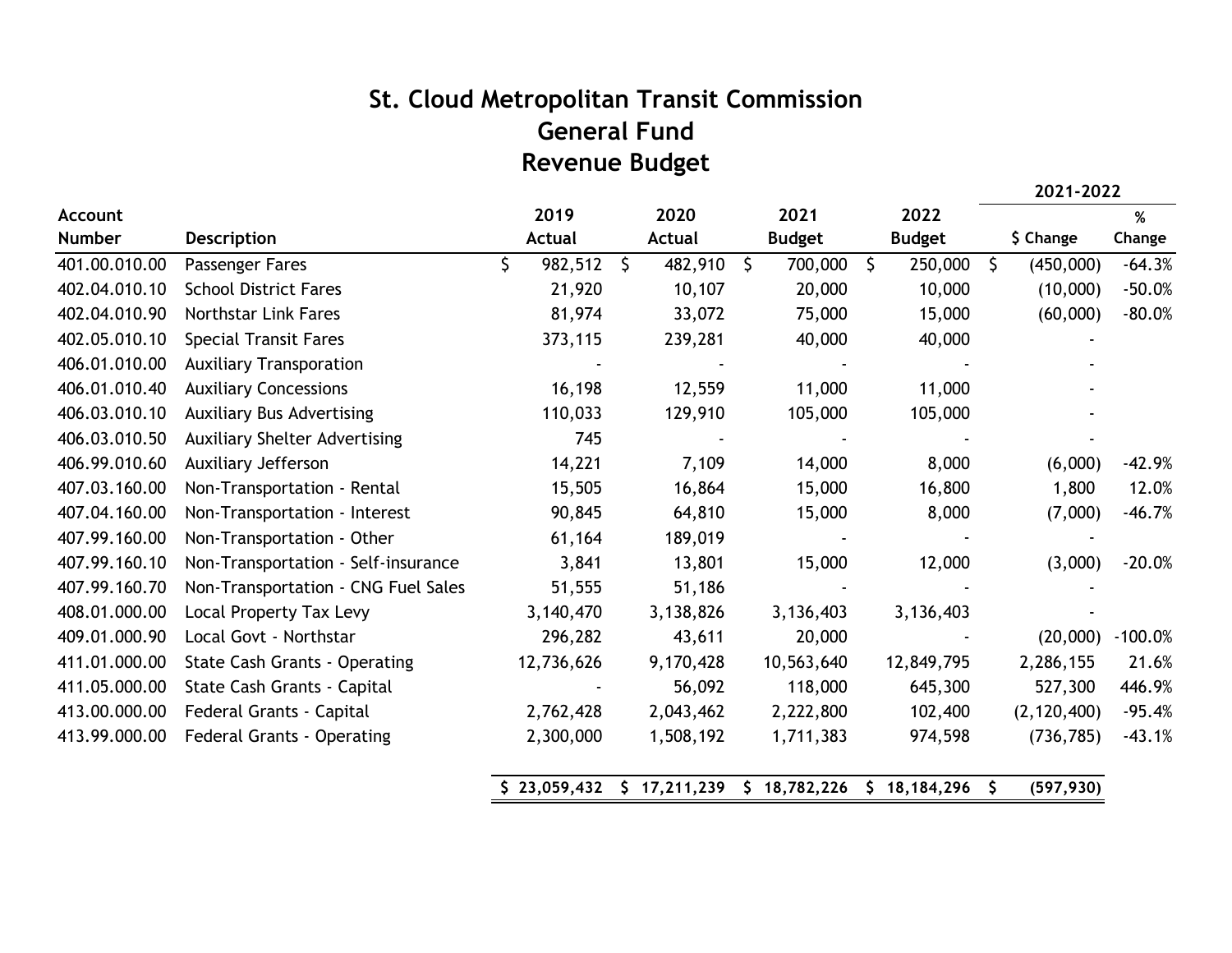## **St. Cloud Metropolitan Transit Commission General Fund Expenditure Budget Summary by Category**

|                                         |            |             |               |               | 2021-2022 |           | 2020-2022  |           |
|-----------------------------------------|------------|-------------|---------------|---------------|-----------|-----------|------------|-----------|
|                                         | 2019       |             | 2021          | 2022          |           |           |            |           |
| Division/Category:                      | Actual     | 2020 Actual | <b>Budget</b> | <b>Budget</b> | \$ Change | % Change  | \$ Change  | % Change  |
| Personnel                               |            |             |               |               |           |           |            |           |
| Personnel - Commission                  | 5,055      | 2,662       | 3,230         | 4,306         | 1,076     | 33.3%     | 1,644      | 61.8%     |
| Personnel - Administration              | 178,401    | 197,887     | 186,292       | 190,013       | 3,721     | 2.0%      | (7, 874)   | $-4.0%$   |
| Personnel - Operations                  | 6,642,917  | 6,716,241   | 6,904,500     | 7,171,311     | 266,811   | 3.9%      | 455,070    | 6.8%      |
| Personnel - Dispatch                    | 755,345    | 792,754     | 770,318       | 725,007       | (45, 311) | $-5.9%$   | (67, 747)  | $-8.5%$   |
| Personnel - Ops Management              | 704,934    | 782,010     | 925,351       | 945,099       | 19,748    | 2.1%      | 163,089    | 20.9%     |
| Personnel - Community Outreach          | 313,639    | 356,591     | 383,789       | 379,696       | (4,093)   | $-1.1%$   | 23,105     | 6.5%      |
| Personnel - Marketing                   | 168,207    | 166,496     | 173,893       | 182,887       | 8,994     | 5.2%      | 16,391     | 9.8%      |
| Personnel - Maintenance                 | 1,068,562  | 1,180,201   | 1,179,415     | 1,234,434     | 55,019    | 4.7%      | 54,233     | 4.6%      |
| Personnel - Facilities                  | 106,361    | 137,339     | 127,530       | 136,914       | 9,384     | 7.4%      | (424)      | $-0.3%$   |
| Personnel - Finance                     | 383,548    | 427,838     | 458,164       | 447,563       | (10, 601) | $-2.3%$   | 19,725     | 4.6%      |
| Personnel - HR                          | 199,434    | 215,817     | 229,845       | 251,016       | 21,171    | 9.2%      | 35,199     | 16.3%     |
| Personnel - IT                          | 147,801    | 166,033     | 167,292       | 208,977       | 41,685    | 24.9%     | 42,943     | 25.9%     |
| Personnel - Training & Safety           | 265,737    | 283,413     | 281,234       | 295,376       | 14,142    | 5.0%      | 11,964     | 4.2%      |
| Personnel - Planning                    | 81,420     | 45,125      | 95,159        | 101,115       | 5,956     | 6.3%      | 55,990     | 124.1%    |
| <b>Total - Personnel:</b>               | 11,021,361 | 11,470,406  | 11,886,012    | 12,273,715    | 387,703   | 3.3%      | 803,309    | 7.0%      |
| <b>Professional Services</b>            |            |             |               |               |           |           |            |           |
| Professional Services - Commission      |            |             |               |               |           |           |            |           |
| Professional Services - Administration  | 20,214     | 14,562      | 10,000        | 12,000        | 2,000     | 20.0%     | (2, 562)   | $-17.6%$  |
| Professional Services - Operations      | 18,206     | 12,051      | 19,600        | 14,600        | (5,000)   | $-25.5%$  | 2,549      | 21.2%     |
| Professional Services - Dispatch        | 241        | 2,002       | 600           | 1,000         | 400       | 66.7%     | (1,002)    | $-50.1%$  |
| Professional Services - Ops Mgmt        |            | 219         | 500           | 1,000         | 500       | 100.0%    | 781        | 356.0%    |
| Professional Services - Comm Outreach   | 311        | 284         | 500           | 500           | $\Delta$  |           | 216        | 76.1%     |
| Professional Services - Marketing       | 153,063    | 71,101      | 141,000       | 138,000       | (3,000)   | $-2.1%$   | 66,899     | 94.1%     |
| Professional Services - Maintenance     | 54,689     | 28,624      | 71,910        | 55,100        | (16, 810) | $-23.4%$  | 26,476     | 92.5%     |
| Professional Services - Facilities      | 155,526    | 143,383     | 148,620       | 186,250       | 37,630    | 25.3%     | 42,867     | 29.9%     |
| Professional Services - Finance         | 29,660     | 26,766      | 30,045        | 38,000        | 7,955     | 26.5%     | 11,234     | 42.0%     |
| Professional Services - HR              | 530,913    | 520,700     | 603,989       | 656,966       | 52,977    | 8.8%      | 136,266    | 26.2%     |
| Professional Services - IT              | 323,091    | 253,120     | 399,800       | 452,430       | 52,630    | 13.2%     | 199,310    | 78.7%     |
| Professional Services - Training/Safety | 12,045     | 16,930      | 16,000        | 16,000        | $\sim$    |           | (930)      | $-5.5%$   |
| Professional Services - Planning        |            | 239,710     | 1,500         |               | (1,500)   | $-100.0%$ | (239, 710) | $-100.0%$ |
| <b>Total - Professional Services:</b>   | 1,297,957  | 1,329,451   | 1,444,064     | 1,571,846     | 127,782   | 8.8%      | 242,395    | 18.2%     |